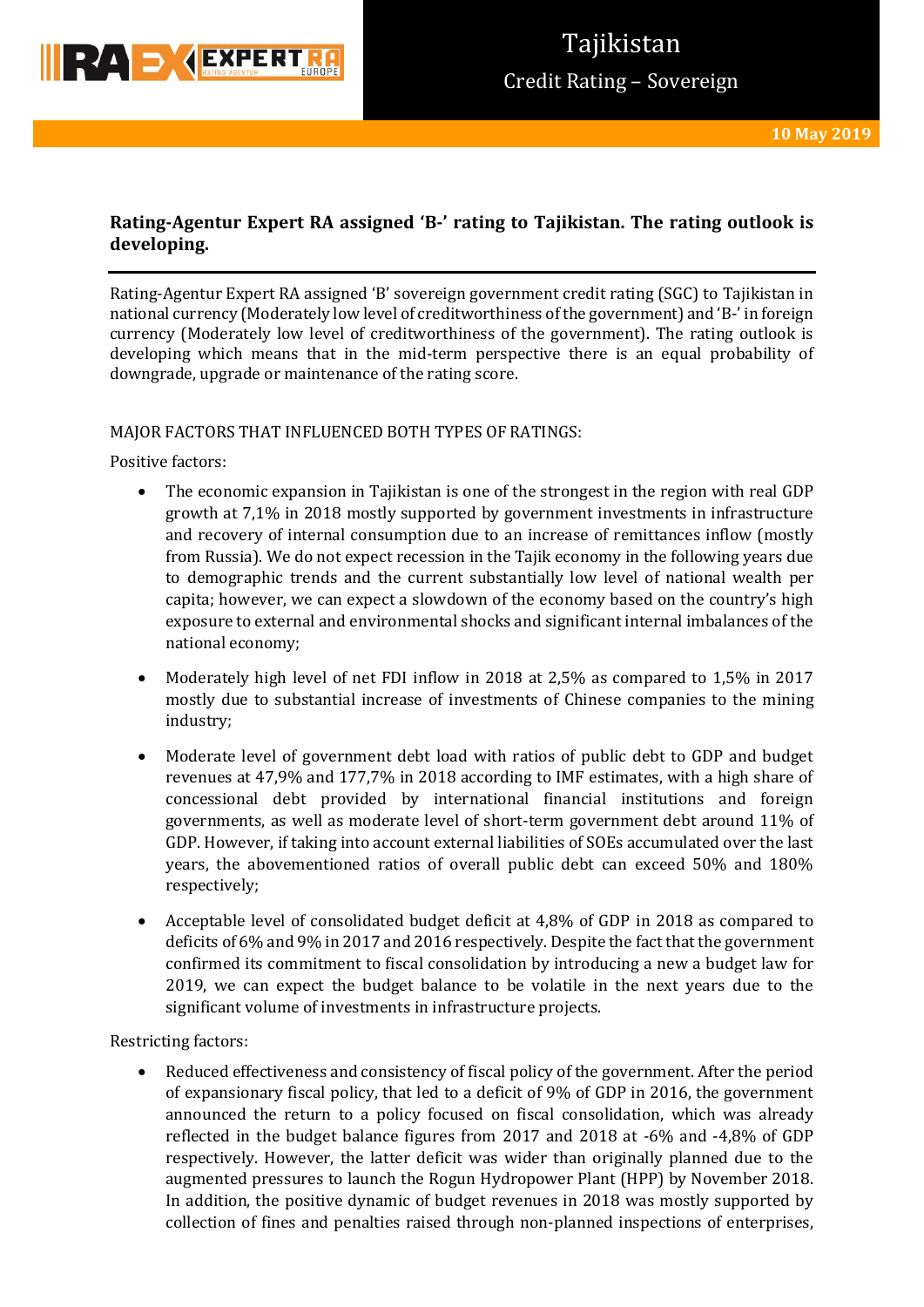

instead of usual tax income. The 2019 Budget Law stipulates fiscal consolidation with the state budget deficit not wider than 3% of GDP; however, this metric does not take into account all government expenses for infrastructure projects including the Rogun HPP;

- The effectiveness of the National Bank of Tajikistan's (NBT) monetary policy remains limited despite significant improvement over the last years. The transmission mechanism remains subdued due to high levels of dollarization, poor banking system stance, undeveloped local capital markets, as well as low independency of the NBT. However, the effectiveness increased due to the introduction of new instruments, such as overnight and intraday lending facilities, overnight deposits and credit as well as certificates of deposit auctions. In addition, the 2018 inflation of 5,4% stayed within the NBT's target of 7% (+/- 2p.p.);
- Tajikistan shows a moderate level of inflation with a reduced volatility as compared to its regional peers1. The official CPI index reached 5,4% in December 2018 as compared to 6,7% and 6,1% in 2017 and 2016 respectively. Based on the CPI index growth figures reported by the NBT for the first three months of 2019 and taking into account high expo sure to external shocks, we can expect higher inflation metrics by the end 2019 close to 7%.

Negative factors:

**.** 

- Extremely low level of economic development as shown by GDP per capita in PPP terms at USD 3,4 th, which is the lowest level among Central Asia and Caucuses non-oil peers; while the economy's effectiveness is subdued as shown by persistent trade deficit and very low competitiveness index from the World Economic Forum (WEF) at 52,1 in 2018 (102nd position out of 140 countries);
- High debt levels at loss-making SOEs', especially in the energy sector, as well as unsolved problems with two large state-owned banks, create significant contingent liabilities for the government and therefore weigh negatively on the sovereign credit profile;
- Very low level of financial system development with the banks' assets and domestic credit to GDP ratios at 26% and 14% respectively, as well as absence of listed shares currently traded on the Central Asia Stock Exchange (Dushanbe);
- The banking system stance remains very fragile despite some improvements. The sector remains dominated by state owned banks (SOBs), with high concentration risks shown by the share of the three largest banks being more than 90% of total assets. The NPL to total loans ratio, according to the local definition<sup>2</sup>, stood as high as 30% of total gross loans as of March 2019. However, the internationally accepted levels of NPLs could be lower than that disclosed by the NBT (see note). In addition, the system showed a positive financial result in 2018 for a second year in a row, with ROE and ROA at 7% and 1,9% respectively, while the capital to assets ratio was extremely high at 27%;
- The country is characterized by very low level of institutional development and transparency of the government policy, as shown by the assessment of international organizations. The Corruption Perception Index stood at 25 (152nd place out of 180 countries); transparency of government policymaking and inequality adjusted HDI indexes at 3,7 and 0,65 respectively in 2018. In addition, the country occupied only the 126th position out of 190 countries in the Doing Business 2019 report published by the World Bank;

<sup>1</sup> Central Asia and Caucuses non-oil peers: Armenia, Georgia, Republic of Kyrgyzstan and Uzbekistan.

<sup>2</sup> Nonperforming loans according to the local definition include customer and interbank loans with overdue more than 30 days, instead of generally accepted 90 days.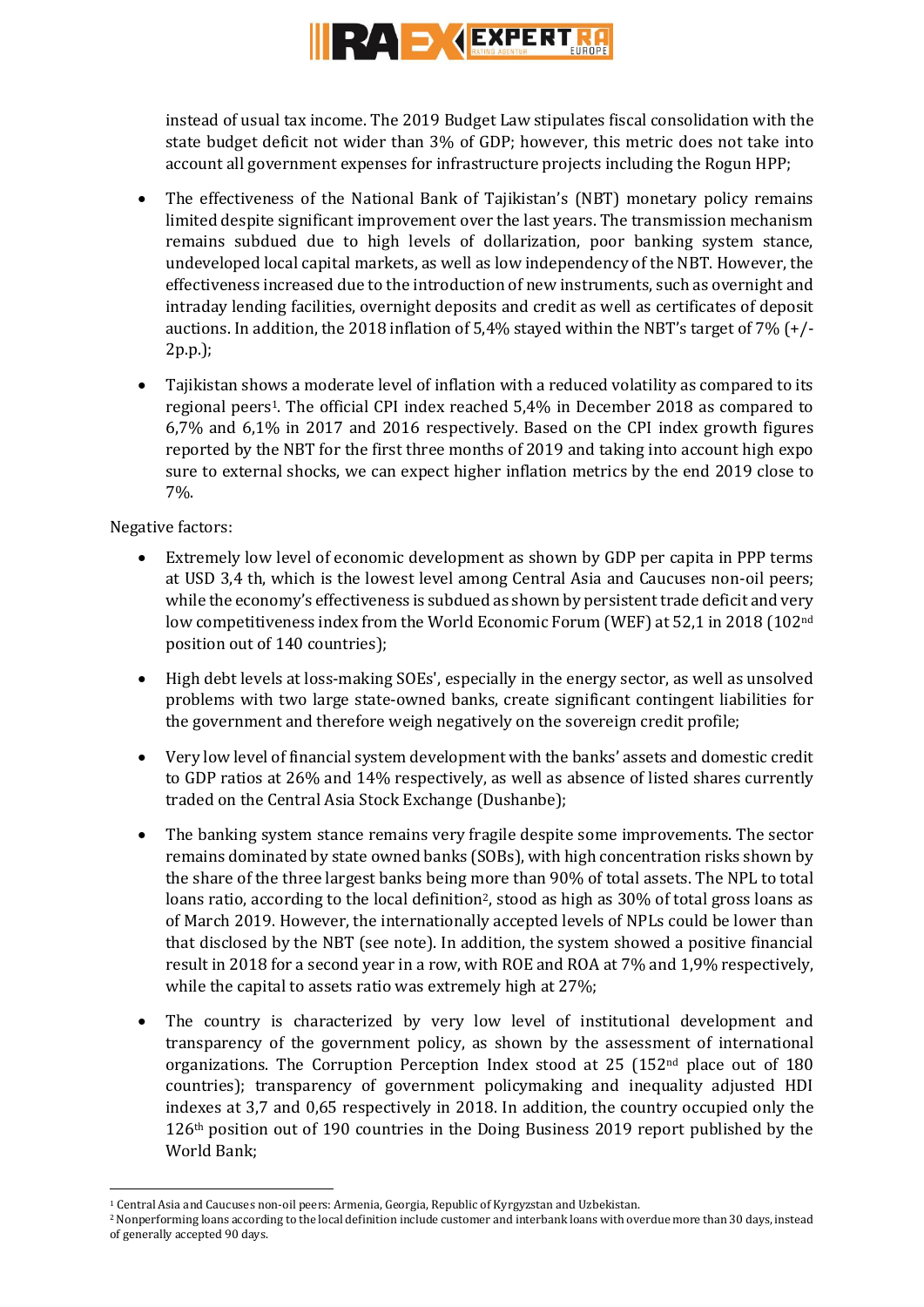

- Officially registered unemployment remains low at 2,3% as of end 2018, while the unemployment calculated according to the ILO methodology, shows a rate of 10,9%. In addition, the local labor market is heavily exposed to the economic developments in other countries, especially Russia, which is a key provider of employment for the population of Tajikistan;
- The spread for the 10Y USD-denominated Tajikistan government bond with maturity in 2027 (8-year remaining maturity) and 10Y U.S. Treasury bonds is currently more than 5p.p., showing the negative investors' perceptions regarding the sovereign risks.

Stress factors:

 Despite positive dynamic over the last two years, financial dollarization remains high with the share of FX-loans and deposits slightly exceeding 50% by March 2019 (weak stressfactor).

Currency risks:

- The FX-currency market remains de-facto regulated by the NBT, which constrains access to hard currency and indirectly limits imports. This leads to the presence of an informal market of FX-currency, especially taking into account the size of remittances inflow, which accounted for more than 30% of GDP;
- High dependency on imported goods and services with a ratio of import to GDP expected to be at 40,5% in 2018, combined with meager amount of international reserves, covering only 2 months of import and 46% of government external debt;
- Very low level of exports to GDP at around 15% in 2018;
- Currency structure of public debt is worrisome with around 85% of debt being FXdenominated.

### SENSITIVITY ASSESSMENT:

The following developments could lead to an upgrade:

- Successful and prescheduled finalization of the Rogun HPP project in a full capacity, which would start to generate FX-revenues for the fiscal budget and propel economic growth in the country;
- Provision of the IMF financial support prior to the end of 2019 in full as compared to the originally planned amount, together with additional financial support from other international organizations and foreign governments during 2019; which would, all together, cover the financial needs of the Tajik government for the year.

The following developments could lead to a downgrade:

- Substantial delays in the finalization of the Rogun HPP project, together with an increase of additional financial needs for this project, which can lead to an increase in the government debt and deficit levels;
- Partial, nil or delayed provision of the originally expected IMF financial support;
- Hikes in inflation and dollarization levels due to external shocks.

"The assigned 'B-' and 'B' sovereign government credit ratings in foreign and national currency respectively, reflect Tajikistan's extremely low level of economic and institutional development, very fragile banking system stance with a very low level of financial system development, as well as high amount of contingent liabilities of the government. At the same time, ratings are supported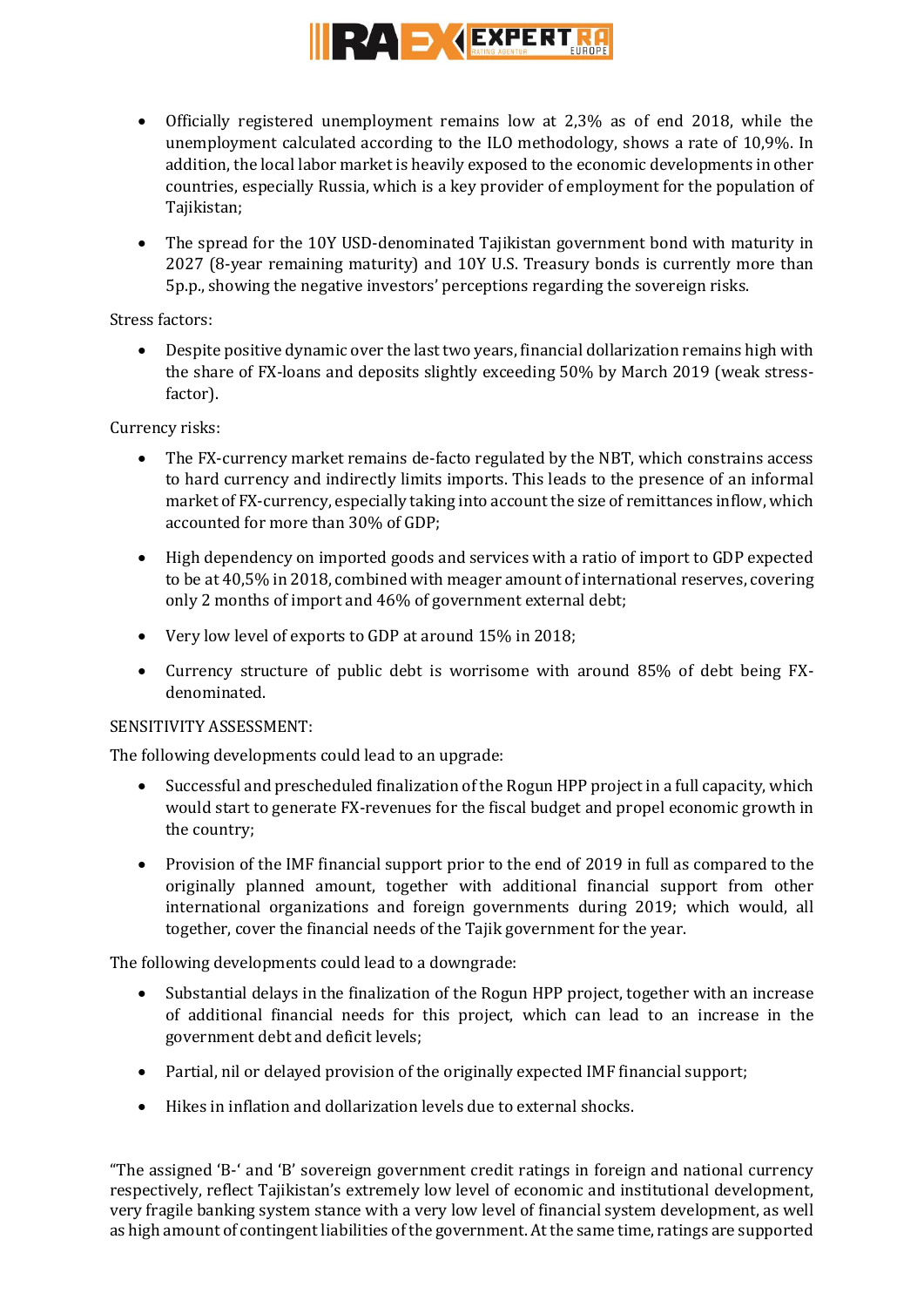

by solid economic growth, positive dynamics of FDI inflow, moderate level of fiscal deficit and still acceptable levels of government debt, despite the gradual increase over the last years.

The assignment of the foreign currency credit rating one notch lower than the national currency rating, reflects a very fragile external position evidenced by the low level of export to GDP, high dependence on imports, meager international reserves, high share of FX public debt, as well as presence of an informal FX-currency market.

The developing outlook shows our concerns regarding the amount of funds provided by the IMF and other international financial organizations during 2019, as well as the implementation of the Rogun HPP project on time. Both factors weigh on the credit ratings and makes them very sensitive to the event-related factors." - Clarified Vladimir Gorchakov, Associate Director of Rating-Agentur Expert RA.

Research report on Tajikistan is available at:

[https://raexpert.eu/reports/Research\\_report\\_Tajikistan\\_10.05.2019.pdf](https://raexpert.eu/reports/Research_report_Tajikistan_10.05.2019.pdf)

Next scheduled rating publication: TBD. The full sovereign rating calendar can be found at [Sovereign Rating Calendar 2019](https://raexpert.eu/sovereign/#conf-tab-5)

For further information contact:

Responsible expert: Vladimir Gorchakov, Associate Director of Rating-Agentur Expert RA +49 (69) 3085-45-00, ext. 1216 [gorchakov@raexpert.eu](mailto:gorchakov@raexpert.eu)

Reviewer: Hector Alvarez, Associate Director of Rating-Agentur Expert RA +49 (69) 3085-45-00, ext. 1213 [alvarez@raexpert.eu](mailto:alvarez@raexpert.eu)

## **Rating-Agentur Expert RA GmbH**

Walter-Kolb-Strasse 9-11, 60594 Frankfurt am Main, Germany +49 (69) 3085-45-00 E-mail[: info@raexpert.eu](mailto:info@raexpert.eu) [www.raexpert.eu](http://raexpert.eu/)